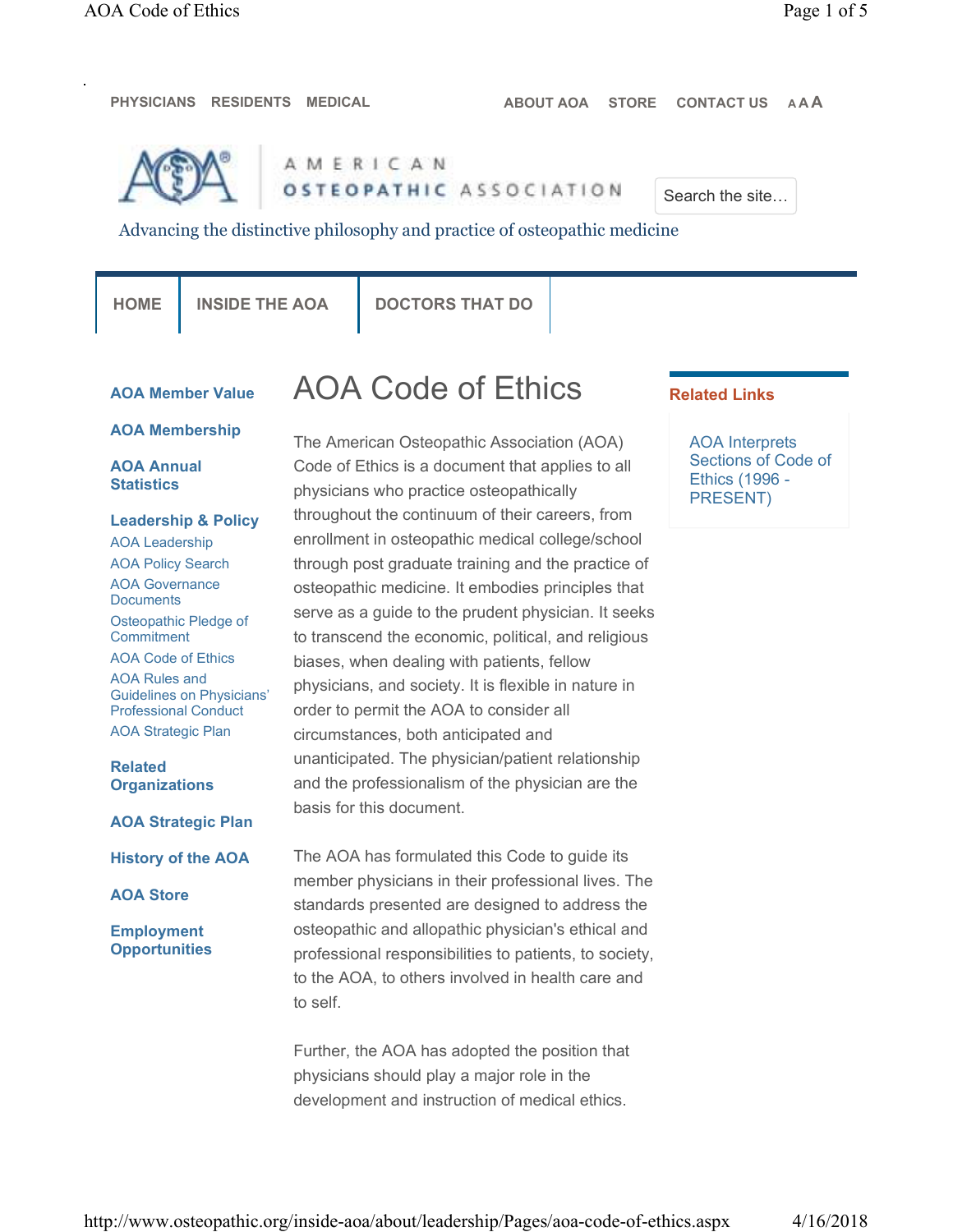**Section 1.** The physician shall keep in confidence whatever she/he may learn about a patient in the discharge of professional duties. Information shall be divulged by the physician when required by law or when authorized by the patient.

**Section 2.** The physician shall give a candid account of the patient's condition to the patient or to those responsible for the patient's care.

**Section 3**. A physician-patient relationship must be founded on mutual trust, cooperation, and respect. The patient, therefore, must have complete freedom to choose her/his physician. The physician must have complete freedom to choose patients whom she/he will serve. However, the physician should not refuse to accept patients for reasons of discrimination, including, but not limited to, the patient's race, creed, color, sex, national origin, sexual orientation, gender identity, or disability. In emergencies, a physician should make her/his services available.

**Section 4.** A physician is never justified in abandoning a patient. The physician shall give due notice to a patient or to those responsible for the patient's care when she/he withdraws from the case so that another physician may be engaged.

**Section 5.** A physician should make a reasonable effort to partner with patients to promote their health and shall practice in accordance with the body of systematized and scientific knowledge related to the healing arts. A physician shall maintain competence in such systematized and scientific knowledge through study and clinical applications.

**Section 6.** The osteopathic medical profession has an obligation to society to maintain its high standards and, therefore, to continuously regulate itself. A substantial part of such regulation is due to the efforts and influence of the recognized local,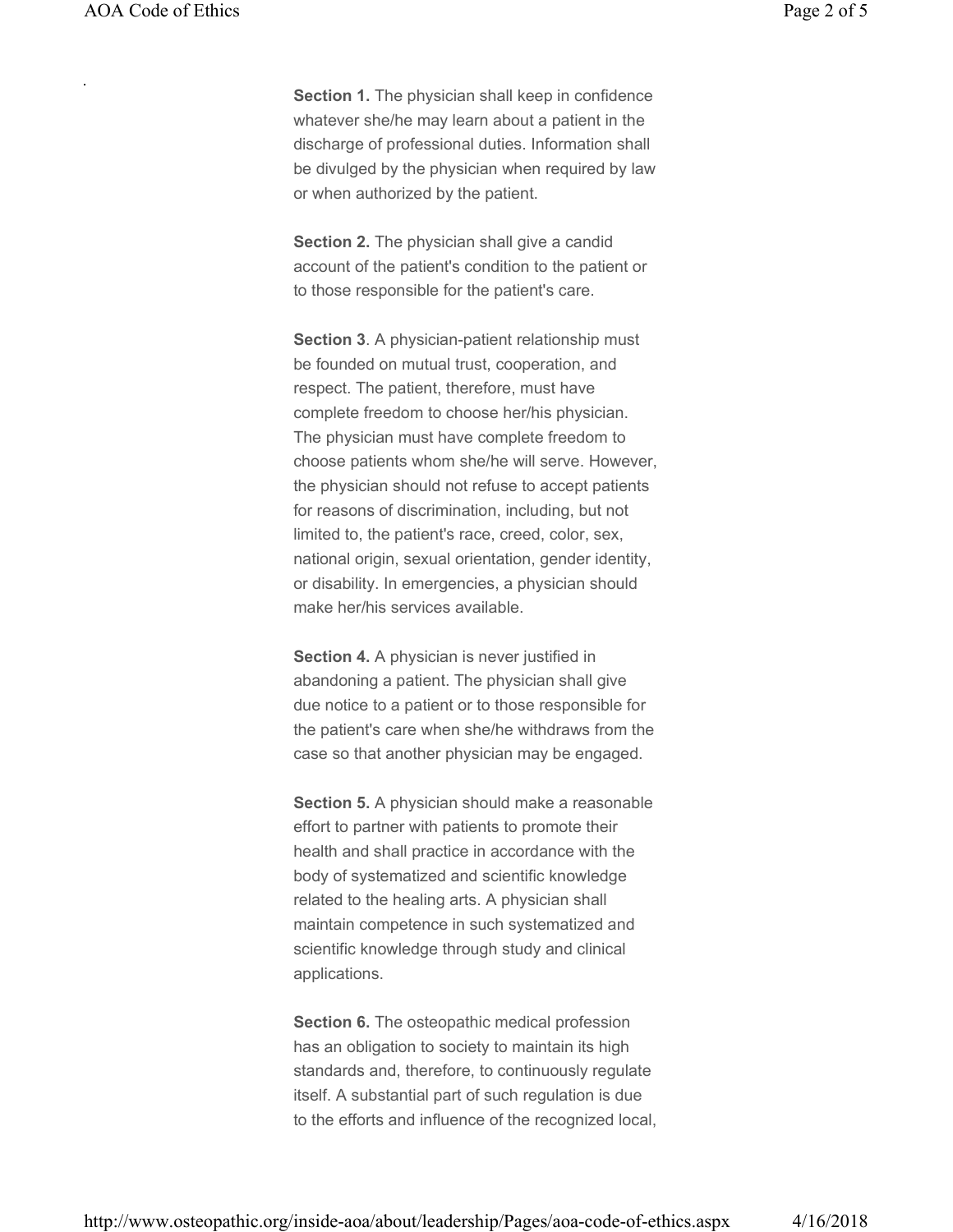state and national associations representing the osteopathic medical profession. A physician should maintain membership in and actively support such associations and abide by their rules and regulations.

**Section 7.** Under the law a physician may advertise, but no physician shall advertise or solicit patients directly or indirectly through the use of matters or activities which are false or misleading.

**Section 8.** A physician shall not hold forth or indicate possession of any degree recognized as the basis for licensure to practice the healing arts unless she/he is actually licensed on the basis of that degree in the state or other jurisdiction in which she/he practices. A physician shall designate her/his osteopathic or allopathic credentials in all professional uses of her/his name. Indications of specialty practice, membership in professional societies, and related matters shall be governed by rules promulgated by the American Osteopathic Association.

**Section 9.** A physician should not hesitate to seek consultation whenever she/he believes it is in the best interest of the patient.

**Section 10.** In any dispute between or among physicians involving ethical or organizational matters, the matter in controversy should first be referred to the appropriate arbitrating bodies of the profession.

**Section 11.** In any dispute between or among physicians regarding the diagnosis and treatment of a patient, the attending physician has the responsibility for final decisions, consistent with any applicable hospital rules or regulations.

**Section 12.** Any fee charged by a physician shall compensate the physician for services actually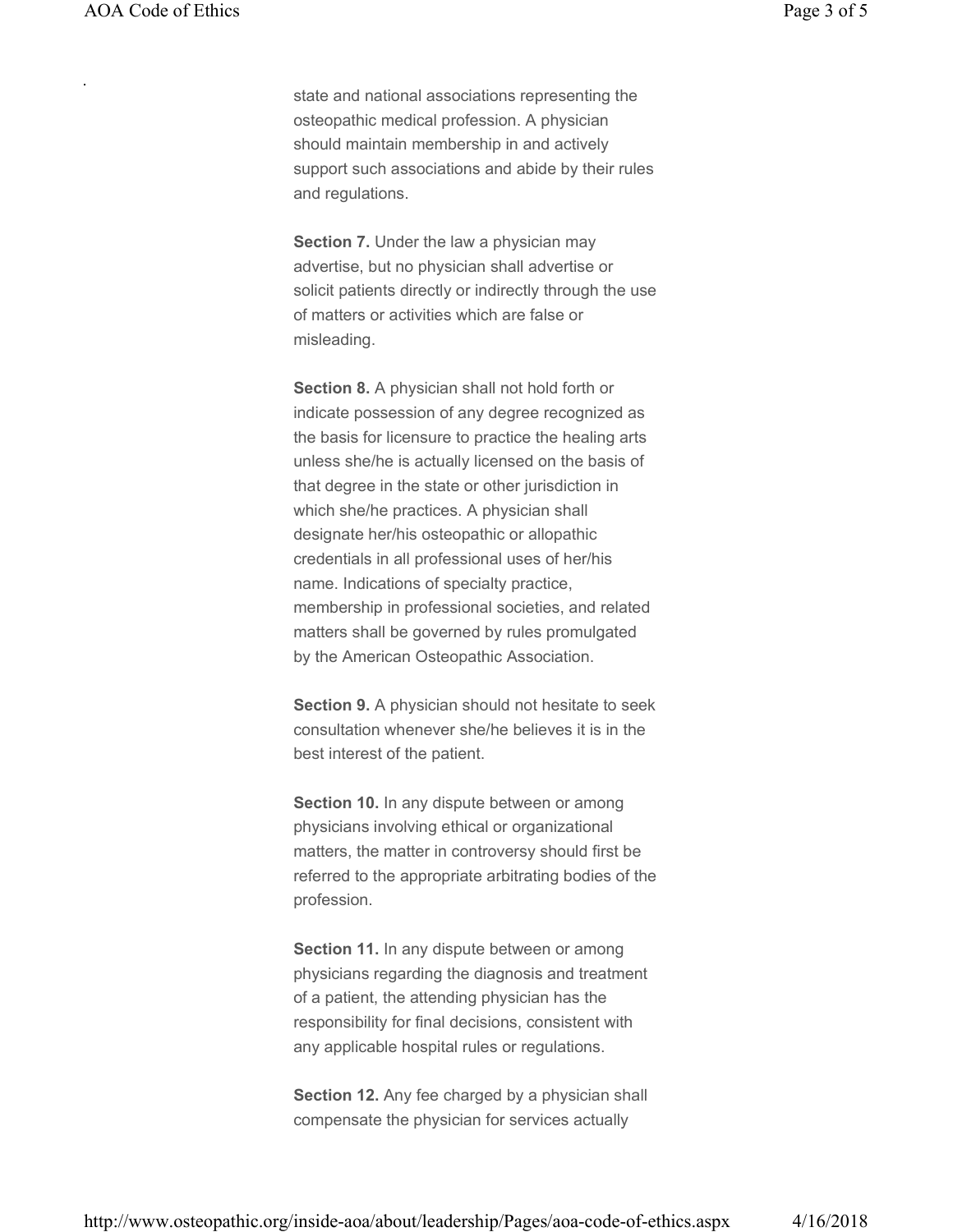rendered. There shall be no division of professional fees for referrals of patients.

**Section 13.** A physician shall respect the law. When necessary a physician shall attempt to help to formulate the law by all proper means in order to improve patient care and public health.

**Section 14.** In addition to adhering to the foregoing ethical standards, a physician shall recognize a responsibility to participate in community activities and services.

**Section 15.** It is considered sexual misconduct for a physician to have sexual contact with any patient with whom a physician-patient relationship currently exists.

**Section 16**. Sexual harassment by a physician is considered unethical. Sexual harassment is defined as physical or verbal intimation of a sexual nature involving a colleague or subordinate in the workplace or academic setting, when such conduct creates an unreasonable, intimidating, hostile or offensive workplace or academic setting.

**Section 17**. From time to time, industry may provide some AOA members with gifts as an inducement to use their products or services. Members who use these products and services as a result of these gifts, rather than simply for the betterment of their patients and the improvement of the care rendered in their practices, shall be considered to have acted in an unethical manner.

**SECTION 18**. A physician shall not intentionally misrepresent himself/herself or his/her research work in any way.

**SECTION 19.** When participating in research, a physician shall follow the current laws, regulations and standards of the United States or, if the research is conducted outside the United States,